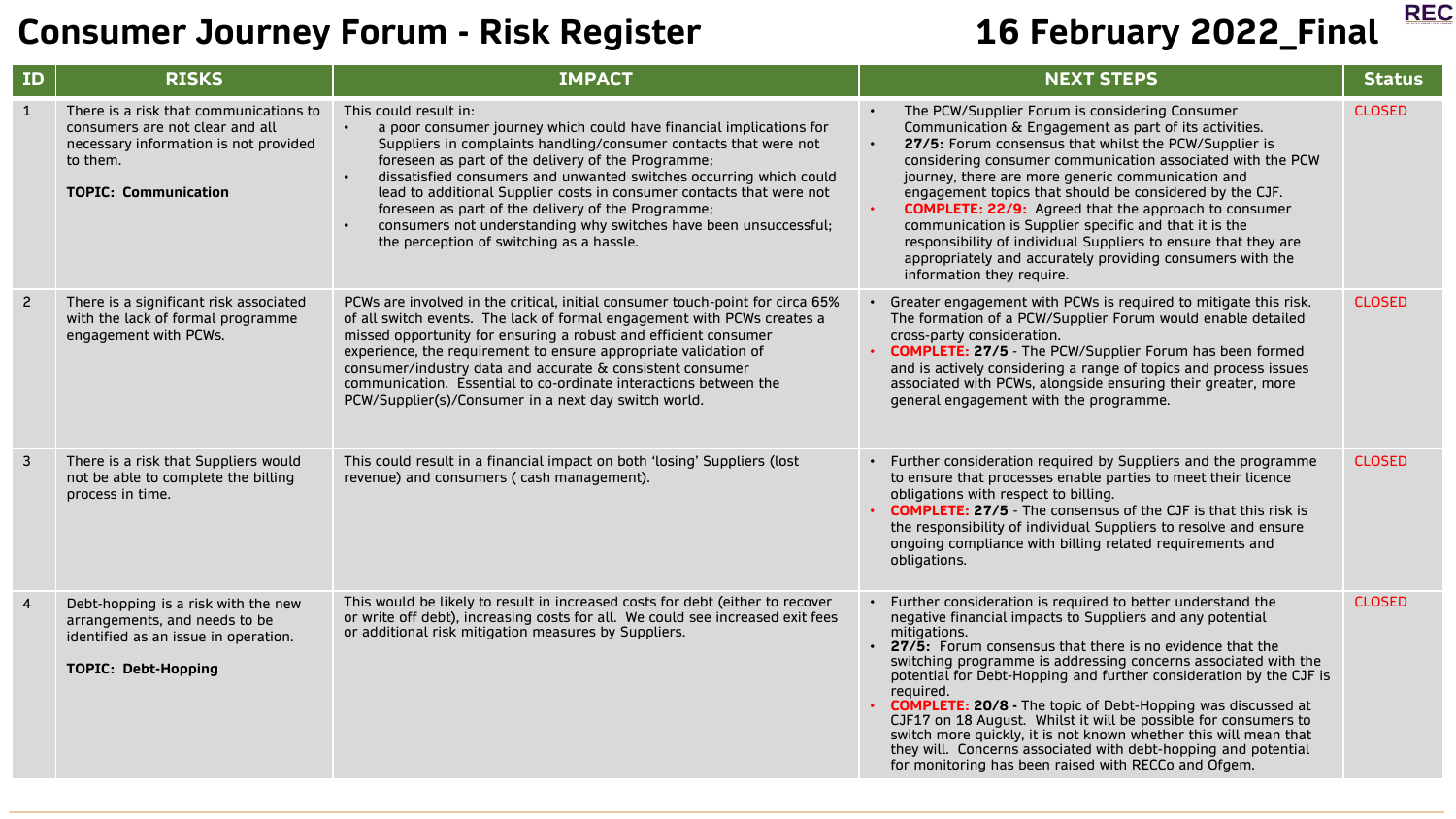

| ID              | <b>RISKS</b>                                                                                                                                                                                                                  | <b>IMPACT</b>                                                                                                                                                                                                                                  | <b>NEXT STEPS</b>                                                                                                                                                                                                                                                                                                                                                                                                                                                                                                                                                                                                                            | <b>Status</b> |
|-----------------|-------------------------------------------------------------------------------------------------------------------------------------------------------------------------------------------------------------------------------|------------------------------------------------------------------------------------------------------------------------------------------------------------------------------------------------------------------------------------------------|----------------------------------------------------------------------------------------------------------------------------------------------------------------------------------------------------------------------------------------------------------------------------------------------------------------------------------------------------------------------------------------------------------------------------------------------------------------------------------------------------------------------------------------------------------------------------------------------------------------------------------------------|---------------|
| $5\overline{)}$ | There is a risk that losing Suppliers<br>cannot complete the objection<br>processes in time.<br>Raise with an alternative industry<br>group                                                                                   | This could result in a financial impact on 'losing' Suppliers<br>that are unable to prevent consumers with large debts<br>switching.                                                                                                           | • Further consideration is required to better understand the negative<br>financial impacts to Suppliers and any process solutions.<br>• 27/5: Forum acknowledged that the risk associated with completing<br>objections in time is a current activity for Suppliers to manage.<br>Consensus to flag this risk to the REC PAB, with regards to the<br>identification of any misuse of the Change of Tenancy flag.<br><b>COMPLETE: 2/7</b> - Concerns have been flagged to the Chair of existing<br>ET PAB in the absence of any firm arrangements for the enduring REC<br>PAB.                                                                | <b>CLOSED</b> |
| 6               | Multiple Change of Supply events,<br>interaction with standstill, cooling<br>off, overlaid with legacy meters can<br>cause huge complexities with the<br>processes and different read<br>windows.<br><b>TOPIC: Regulation</b> | This could result in increased costs from inaccurate<br>readings/billing.                                                                                                                                                                      | • Further consideration is required assess the potential<br>complexities, impacts and any mitigations.<br>• 27/5: Forum consensus that further consideration is required<br>on the impacts of the revised/new regulatory requirements once<br>final legal text has been published.<br>• 22/6: Ongoing concern about the overlap of multiple switch<br>events. A diagram depicting the potential overlaps has been<br>circulated for review by CJF members.<br>• COMPLETE: 20/10 - Further to discussion on Billing Windows<br>and overlapping events associated with multiple switches, it was<br>agreed that no further action is required. | <b>CLOSED</b> |
| $\overline{7}$  | There is a risk of misdirected<br>payments if a Pre-payment device<br>consumer invokes cooling off, the<br>risk increasing if this is post a<br>confirmed switch.<br><b>TOPIC: Prepayment</b>                                 | This could result in a poor consumer experience and<br>exception processes being required.                                                                                                                                                     | • Consideration of this risk should be progressed via an<br>appropriate industry pre-payment expert group to assess<br>potential impacts and any mitigations.<br>• The topic of Prepayment was discussed at CJF17 on 18 August.<br>• 20/8: The Chair has written to Ofgem expressing Supplier<br>concerns (Action C1-025).<br>• COMPLETE: 26/11 - Ofgem response discussed at CJF20.                                                                                                                                                                                                                                                         | <b>CLOSED</b> |
| 8               | There is a risk that Erroneous<br>Transfers may increase as a result<br>of complex industry data<br>processing (Xoserve, ECOES, third<br>parties such as PCWs).<br>Raise with an alternative industry<br>group                | This could result in higher costs as, from 01 May 2020,<br>Suppliers must pay the customer an auto payment of £30<br>when an Erroneous Transfer has been identified.<br>Data quality issues to be mitigated to an extent by data<br>cleansing. | • Consideration of this risk should be progressed via an<br>appropriate industry Erroneous Transfers expert group to assess<br>potential impacts and any mitigations.<br>• 27/5: Forum consensus that this risk should be flagged to<br>both the Post Implementation Working Group and the REC<br>Performance Assurance Board for consideration.<br><b>COMPLETE: 2/7</b> - Concerns have been flagged to the Chair of<br>existing ET PAB in the absence of any firm arrangements for the<br>enduring REC PAB.                                                                                                                                | <b>CLOSED</b> |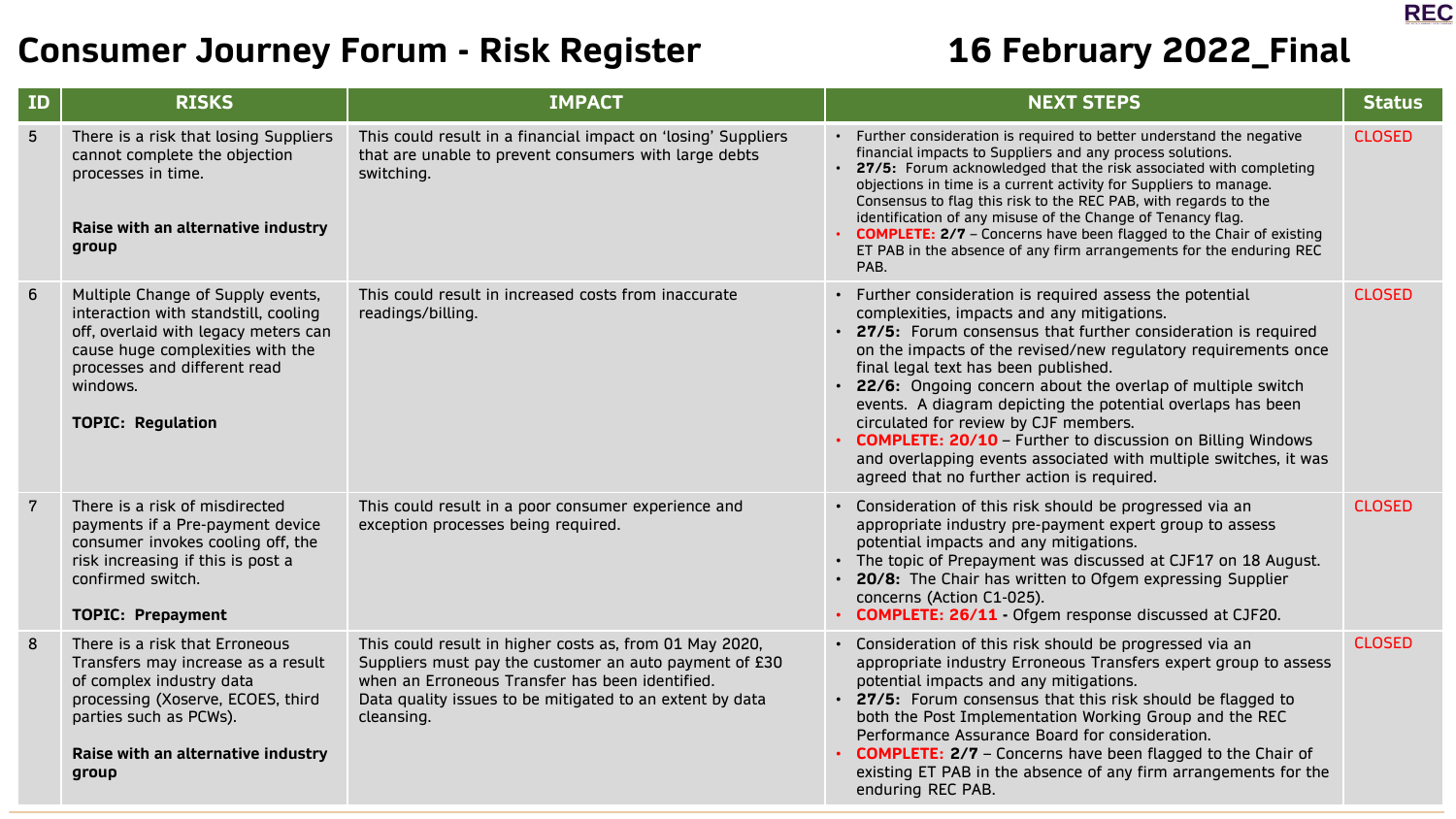

| ID | <b>RISKS</b>                                                                                                                                                                                                                                                                                  | <b>IMPACT</b>                                                                                                                                                                                                                                                                                                               | <b>NEXT STEPS</b><br><b>Status</b>                                                                                                                                                                                                                                                                                                                                                                                                                                                                                                                                                                                                                                                                                                                                                                                                                                                                                                      |
|----|-----------------------------------------------------------------------------------------------------------------------------------------------------------------------------------------------------------------------------------------------------------------------------------------------|-----------------------------------------------------------------------------------------------------------------------------------------------------------------------------------------------------------------------------------------------------------------------------------------------------------------------------|-----------------------------------------------------------------------------------------------------------------------------------------------------------------------------------------------------------------------------------------------------------------------------------------------------------------------------------------------------------------------------------------------------------------------------------------------------------------------------------------------------------------------------------------------------------------------------------------------------------------------------------------------------------------------------------------------------------------------------------------------------------------------------------------------------------------------------------------------------------------------------------------------------------------------------------------|
| 9  | There is a risk that if the Standstill<br>period is set to zero for Go Live,<br>consumer behaviour may change<br>and industry may not be able to<br>manage serial switchers<br>appropriately.<br><b>TOPIC: Regulation</b>                                                                     | This could result in a greater number of serial switchers and the<br>opportunity for incremental small debt to build up.<br>This could also result in potential settlement implications with<br>such an uncertain customer base, which may be a particular risk<br>with Third Party Intermediaries or auto switching sites. | • The potential impacts of a low-value Standstill Period<br><b>CLOSED</b><br>requires further consideration, along with the provision of a<br>clear pathway detailing how decisions to amend the Go-live<br>period value will be assessed and undertaken in the future.<br>• 27/5: Forum consensus that this risk should be further<br>discussed when considering the topic of Regulation.<br><b>COMPLETE: 22/6</b> The Chair has written to Ofgem seeking<br>views on any indicative view they currently have on process<br>timeline for any change to the Standstill Period parameter<br>/ review post go-live.<br>• 4/7: Ofgem responded advising that they don't yet have a<br>developed approach to the review of the standstill period<br>post go live, but it is one of the things that they will be<br>looking to develop over the next few months. Ofgem noted<br>that the questions set out will be very useful in helping to |
| 10 | Faster switching with shorter<br>supply periods (particularly for<br>multiple switches in a short period<br>of time) will result in an inability<br>for Suppliers to recover fixed costs<br>over the lifetime of contracts (e.g.<br>PCW charges, cost of sales)<br><b>TOPIC: Debt-Hopping</b> | This may result in tighter terms and conditions or higher<br>termination fees being introduced across the market, unfairly<br>treating some consumers over others and risking reducing<br>consumer mobility.                                                                                                                | focus on the questions to which Suppliers are keen to have<br>early answers.<br><b>CLOSED</b><br>• Further consideration is required to better understand the<br>negative financial impacts to Suppliers and any potential<br>mitigations.<br><b>COMPLETE: 20/8</b> The topic of Debt-Hopping was<br>discussed at CJF17 on 18 August. Whilst it will be possible<br>for consumers to switch more quickly, it is not known<br>whether this will mean that they will. Concerns associated<br>with debt-hopping and potential for monitoring has been<br>raised with RECCo and Ofgem.                                                                                                                                                                                                                                                                                                                                                      |
| 11 | With the closure of the Consumer<br>Journey Forum there will no longer<br>be a forum within the switching<br>programme structure to specifically<br>discuss and progress risks and<br>issues associated with the<br>consumer journey.                                                         | This could result in valid consumer related risks and issues being<br>side-lined or ignored, resulting in negative consumer impacts and<br>experiences at go-live, potentially impacting the overall delivery of<br>the business case.                                                                                      | <b>CLOSED</b><br>• Consideration should be given by the switching programme<br>to how consumer journey / consumer impacting risks and<br>issues should be progressed for the remainder of the<br>programme.<br><b>COMPLETE: 27/5 - The CJF has been re-constituted.</b>                                                                                                                                                                                                                                                                                                                                                                                                                                                                                                                                                                                                                                                                 |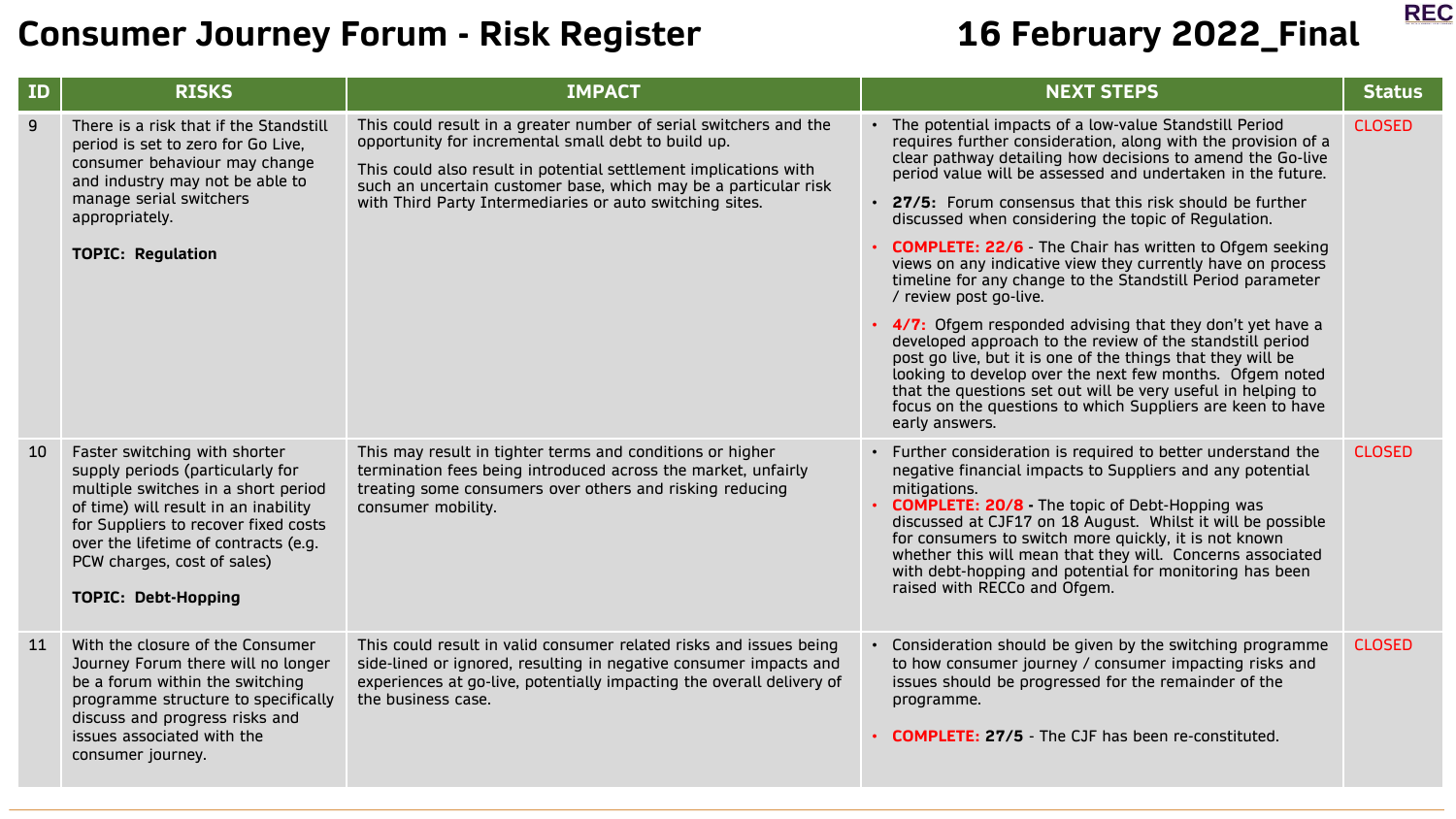**REC** 

| ID | <b>RISKS</b>                                                                                                                                                                                                                                                   | <b>IMPACT</b>                                                                                                                                                                                                     | <b>NEXT STEPS</b>                                                                                                                                                                                                                                                                                                                                                                                                                                                                                                               | <b>Status</b> |
|----|----------------------------------------------------------------------------------------------------------------------------------------------------------------------------------------------------------------------------------------------------------------|-------------------------------------------------------------------------------------------------------------------------------------------------------------------------------------------------------------------|---------------------------------------------------------------------------------------------------------------------------------------------------------------------------------------------------------------------------------------------------------------------------------------------------------------------------------------------------------------------------------------------------------------------------------------------------------------------------------------------------------------------------------|---------------|
| 12 | There is a risk that the CSS processing<br>takes too long to permit the processing<br>of switch requests (SR) that are<br>dependent upon Registration Data<br>validation (e.g. SR6.23) at various<br>stages in the journey.<br><b>TOPIC: Switch Processing</b> | This could result in some SRs failing unnecessarily under the<br>new switching arrangements. Where SR6.23 fails specifically,<br>the 'gaining' Supplier will not be able to communicate with the<br>SMETS2 meter. | • Further consideration is required to further assess and<br>consider any required process solutions.<br><b>COMPLETE: 20/8</b> The topic of Switch Processing was<br>discussed at CJF16 & CJF17 with a response being<br>provided by DCC (see meeting notes from CJF17 on 18<br>August).                                                                                                                                                                                                                                        | <b>CLOSED</b> |
| 13 | There is a risk that issuing and delivery<br>of physical Pre-payment devices will not<br>be possible in the 5 day / next day<br>switch scenario.<br><b>TOPIC: Prepayment</b>                                                                                   | This could result in consumers not having devices available at<br>the point of new supply.                                                                                                                        | • Consideration of this risk should be progressed to assess<br>potential impacts and any mitigations. Requirement to<br>ensure switches can be completed in accordance with<br>licence requirements.<br><b>COMPLETE: 20/8</b> The topic of Prepayment was discussed<br>at CJF17 on 18 August. It was noted that it will be the<br>responsibility of individual Suppliers to meet associated<br>licence obligations and Suppliers were advised to raise any<br>concerns they may have on device delivery challenges to<br>Ofgem. | <b>CLOSED</b> |
| 14 | There is a risk that the new Supplier<br>may not be able to reinstate the terms<br>of the previous supplier during a Pre-<br>payment meter switch with a SMETS1<br>Smart Meter.<br><b>TOPIC: Smart Metering</b>                                                | This could result in a poor consumer experience where the<br>consumer believed they had a Smart Meter and existing terms<br>would be maintained.                                                                  | • Consideration of this risk should be progressed to assess<br>potential impacts and any required process solutions.<br>• 27/5: Forum consensus that this risk should be further<br>discussed when considering the topic of Smart Metering.<br><b>COMPLETE: 22/9 - This risk has been closed as it was</b><br>agreed that mitigation resides with Supplier approaches to<br>their individual operational processes.                                                                                                             | <b>CLOSED</b> |
| 15 | There is a risk of incomplete or<br>inconsistent Metering Agent flows and<br>appointments if multiple switches occur<br>in quick succession or if Standstill is set<br>to zero.<br><b>TOPIC: Switch Processing</b>                                             | This could result in complex exception processes being<br>required resulting in supplier costs and poor consumer<br>experience.                                                                                   | • Consideration of this risk should be progressed to assess<br>potential impacts and any required process solutions.<br>• 27/5: Forum consensus that this risk should be further<br>discussed when considering the topic of Switch Processing.<br><b>COMPLETE: 21/7</b> The CJF agreed to close this risk as the<br>requirement for the provision of Metering Agent flows are<br>the responsibility of the Supplier and any impacts should<br>be picked up as part of individual Business Readiness<br>activities.              | <b>CLOSED</b> |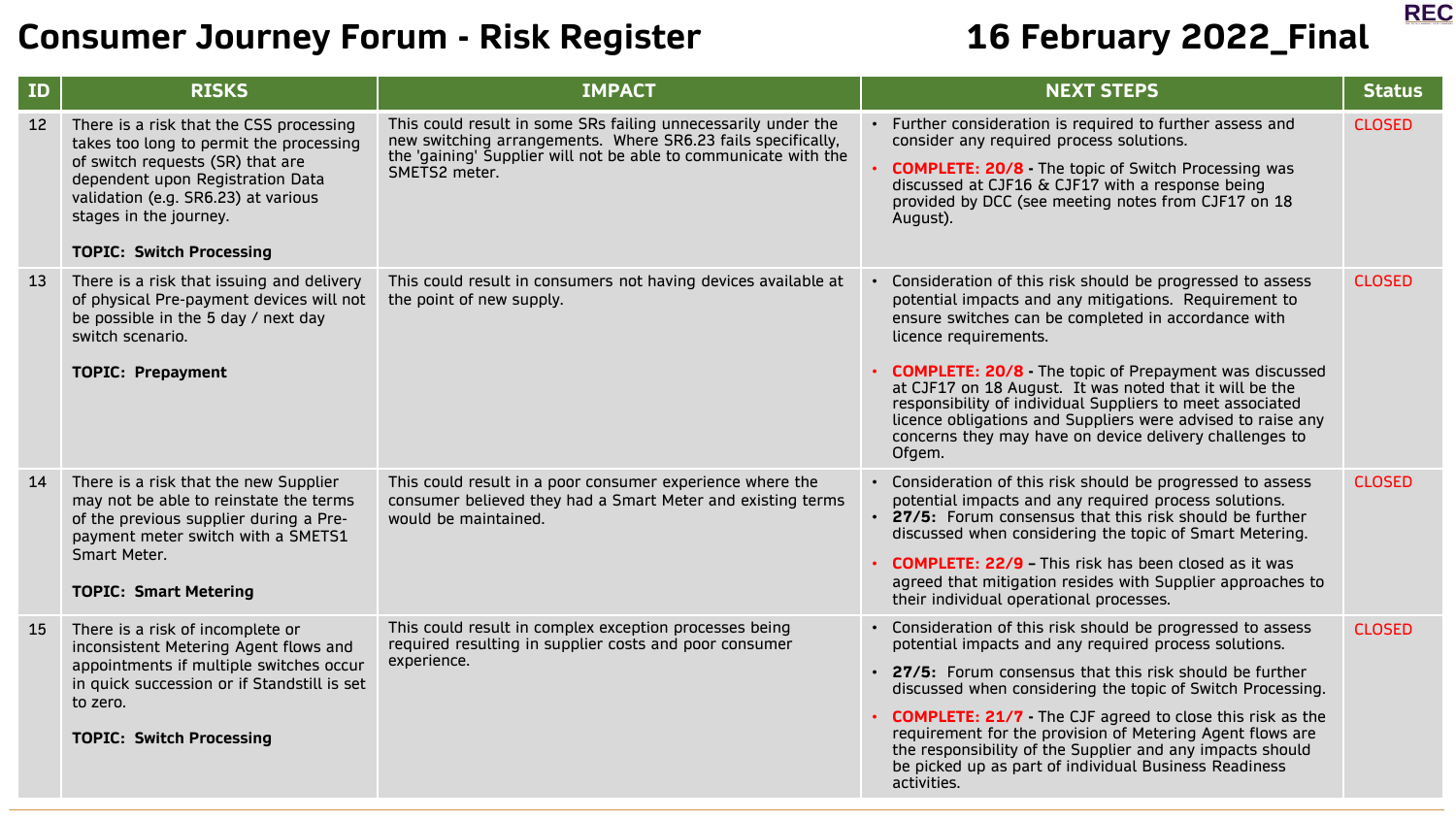

| ID | <b>RISKS</b>                                                                                                                                                 | <b>IMPACT</b>                                                                                                                                           | <b>NEXT STEPS</b>                                                                                                                                                                                                                                                                                                                              | <b>Status</b> |
|----|--------------------------------------------------------------------------------------------------------------------------------------------------------------|---------------------------------------------------------------------------------------------------------------------------------------------------------|------------------------------------------------------------------------------------------------------------------------------------------------------------------------------------------------------------------------------------------------------------------------------------------------------------------------------------------------|---------------|
| 16 | There is a risk on disputed /<br>missing reads that need to be<br>completed within a set window [70<br>days] within which there may be<br>multiple switches. | Industry processing impact of accurately allocating Change of<br>Supplier reads and consequential impact on consumer experience<br>and customer billing | • Consideration of this risk should be progressed to assess<br>potential impacts and any financial implications.                                                                                                                                                                                                                               | <b>CLOSED</b> |
|    |                                                                                                                                                              |                                                                                                                                                         | • 27/5: Forum consensus that this risk should be further<br>discussed when considering the topic of Opening Reads.                                                                                                                                                                                                                             |               |
|    | <b>TOPIC: Opening Reads</b>                                                                                                                                  |                                                                                                                                                         | • COMPLETE: 20/8 - DCC provided a response at CJF17 on<br>18 August, noting that it is believed that this risk exists<br>today and is unaffected by CSS as it occurs in a period of<br>time after a switch has taken place. Overlapping, multiple<br>switches may complicate things but this will need to be<br>managed by impacted Suppliers. |               |
| 17 | There is a risk that consumers can<br>switch before the 28 day period<br>when discretionary credit can be<br>considered debt, thus building up               | Supplier increase in debt provision, resulting in potential increase<br>of tariffs and inequitable treatment of consumers.                              | • Further consideration is required to better understand the<br>negative financial impacts to Suppliers and any potential<br>mitigations. The topic of Prepayment was discussed at<br>CJF17 on 18 August.                                                                                                                                      | <b>CLOSED</b> |
|    | debt without objection as they go.<br><b>TOPIC: Prepayment</b>                                                                                               |                                                                                                                                                         | • 20/8: The Chair has written to Ofgem expressing Supplier<br>concerns (Action C1-025).<br>• COMPLETE: 26/11 - Ofgem response discussed at CJF20.                                                                                                                                                                                              |               |
| 18 | There is a risk that the DNO and<br>the gaining Supplier may hold<br>different information about a                                                           | Missing essential information about a customer may result in a<br>failure to provide the correct support.                                               | • Consideration of this risk should be progressed to assess<br>potential impacts and any required process solutions.                                                                                                                                                                                                                           | <b>CLOSED</b> |
|    | customer (vulnerability).                                                                                                                                    |                                                                                                                                                         | • 27/5: Forum consensus that this risk should be further<br>discussed when considering the topic of Vulnerability/PSR.                                                                                                                                                                                                                         |               |
|    | <b>TOPIC: Vulnerability/PSR</b>                                                                                                                              |                                                                                                                                                         | • COMPLETE: 21/7 - The CJF agreed that nothing WILL<br>materially change with the introduction of FMRS, existing<br>Gas & Electricity processes for holding data are not<br>changing.                                                                                                                                                          |               |
| 19 | There is a risk that engagement<br>challenges with vulnerable<br>customers increase due to the                                                               | Communications are misunderstood or not acted on sufficiently<br>early.                                                                                 | • Consideration of this risk should be progressed, potentially<br>in liaison with relevant customer groups, to assess<br>potential impacts and any mitigations.                                                                                                                                                                                | <b>CLOSED</b> |
|    | perception of increased barriers.                                                                                                                            |                                                                                                                                                         | • 27/5: What further Forum consideration is required on<br>this risk?                                                                                                                                                                                                                                                                          |               |
|    | <b>TOPIC: Vulnerability/PSR</b>                                                                                                                              |                                                                                                                                                         | • COMPLETE: 22/9 - It was agreed that Suppliers are<br>acutely aware of their obligations in this space and what<br>they should be doing, though approaches will vary.                                                                                                                                                                         |               |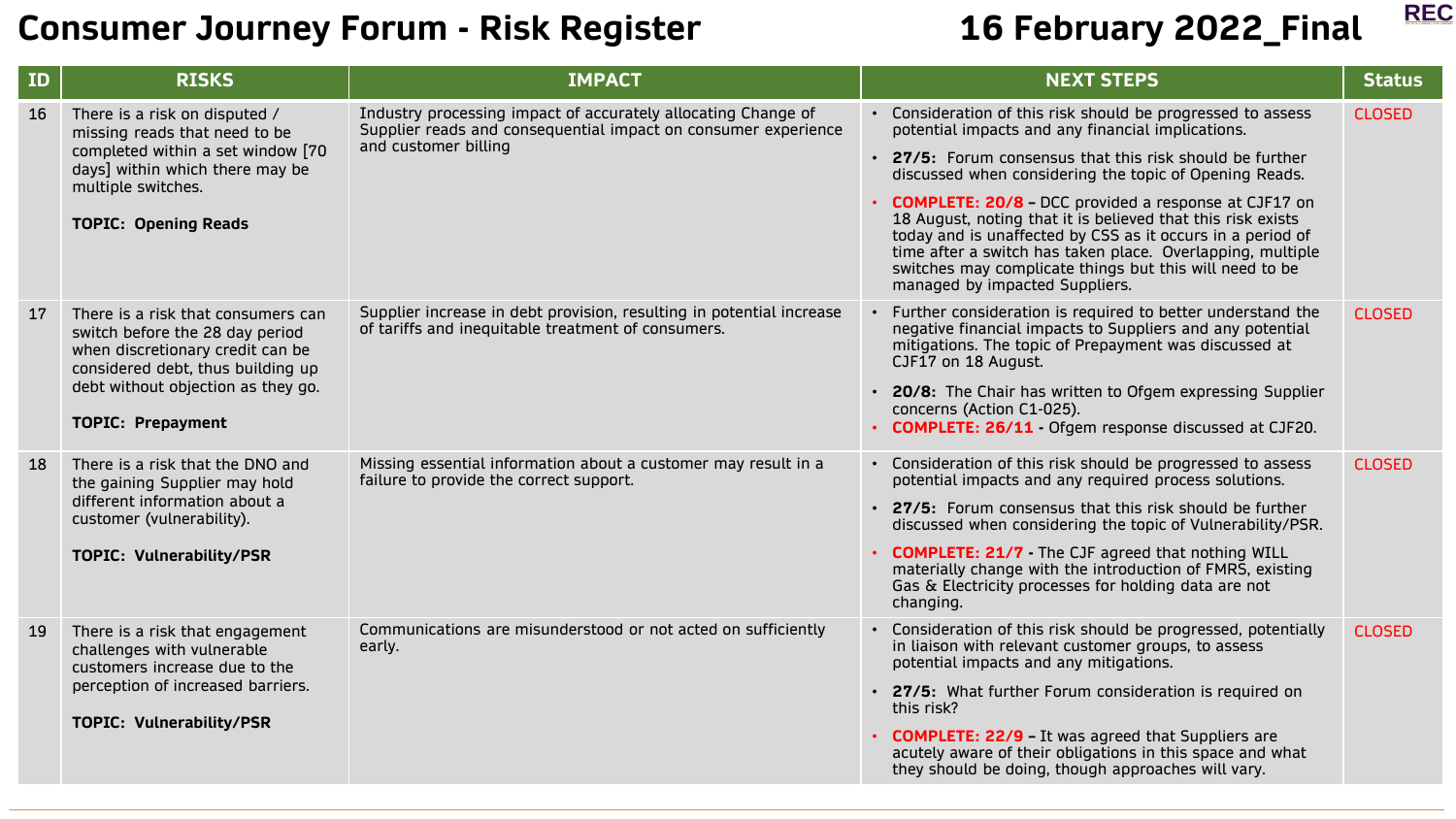

| <b>ID</b> | <b>RISKS</b>                                                                                                                                                                              | <b>IMPACT</b>                                                                                                                                                                                                                                       | <b>NEXT STEPS</b>                                                                                                                                                                                                                                                                                                                                                                                                                                                                                                                                                                                                                                                                                                                              | <b>Status</b> |
|-----------|-------------------------------------------------------------------------------------------------------------------------------------------------------------------------------------------|-----------------------------------------------------------------------------------------------------------------------------------------------------------------------------------------------------------------------------------------------------|------------------------------------------------------------------------------------------------------------------------------------------------------------------------------------------------------------------------------------------------------------------------------------------------------------------------------------------------------------------------------------------------------------------------------------------------------------------------------------------------------------------------------------------------------------------------------------------------------------------------------------------------------------------------------------------------------------------------------------------------|---------------|
| 20        | There is a risk that the Debt Assignment<br>Protocol entry and negotiation<br>processes are protracted and complex.<br><b>TOPIC: Prepayment</b>                                           | This could result in consumers being able to hop several times in new<br>faster Switching environment, leaving a legacy of small debt with a<br>number of 'new' Suppliers.                                                                          | • Consideration of this risk should be progressed to assess<br>potential impacts and any financial implications.<br>• 27/5: Forum consensus that this risk should be further<br>discussed when considering the topic of Prepayment.<br>• 20/8: The topic of Prepayment will be discussed at CJF17 on 18<br>August and it was agreed that further consideration was required<br>at a future CJF session (scheduled for October).<br>• COMPLETE: 26/11 - Ofgem response discussed at CJF20.                                                                                                                                                                                                                                                      | <b>CLOSED</b> |
| 21        | There is a risk that Suppliers will not be<br>able to meet their obligations for<br>opening meter reads on legacy (dumb)<br>meters in a shorter timeframe.<br><b>TOPIC: Opening Reads</b> | This could result in potential logistic issues relating to the appointment<br>and arrangement for an meter reading agent to attend and obtain an<br>opening read and submit to the Supplier who submits it onto industry<br>parties (Xoserve etc.). | • Consideration of this risk should be progressed to assess<br>potential impacts and any required process solutions.<br>• COMPLETE: 20/8 - DCC provided a response at CJF17 on 18<br>August, see meeting notes (a matter for impacted Suppliers to<br>resolve between themselves as it does not impact the switch<br>itself). Noted that there would need to be a change to the<br>industry process for opening reads should the Standstill Period be<br>reduced in the future.                                                                                                                                                                                                                                                                | <b>CLOSED</b> |
| 22        | Lack of clarity on the E2E design.<br><b>TOPIC: Regulation</b>                                                                                                                            | This is likely to manifest in delays to testing or increased operational<br>issues. Identified by the Programme as a current issue and in the<br>process of resolution, hence low priority.                                                         | • Ongoing consideration and awareness is required by the switching<br>programme, on the status of design clarity, to ensure there are no<br>impacts to testing or consequential programme delays.<br>• 27/5: Forum consensus that a degree of uncertainty on design<br>clarity remains and that further discussion on this topic is<br>required.<br><b>COMPLETE: 20/8</b> - whilst some parties note that there continues<br>to be design clarity concerns, there are established programme<br>arrangements in place to raise these (via the Design Forum, the<br>REC and other working groups). Noted that there is requirement<br>to potentially revisit concerns when the Enduring Change of<br>Supply (ECOS) architecture is more visible. | <b>CLOSED</b> |
| 23        | There is a risk associated with the<br>consumer experience around cutover to<br>the new arrangements.<br><b>TOPIC: Transition/Cutover</b>                                                 | This could result in problems or confusion with the consumer switching<br>experience during a short period of time both before and after the Go-<br>Live date.                                                                                      | • New 27/5: Forum consensus that this risk should be further<br>discussed when considering the topic of Transition/Cutover.<br>• COMPLETE - 22/9: Actions progressed to flag concerns to the<br>programme.                                                                                                                                                                                                                                                                                                                                                                                                                                                                                                                                     | <b>CLOSED</b> |